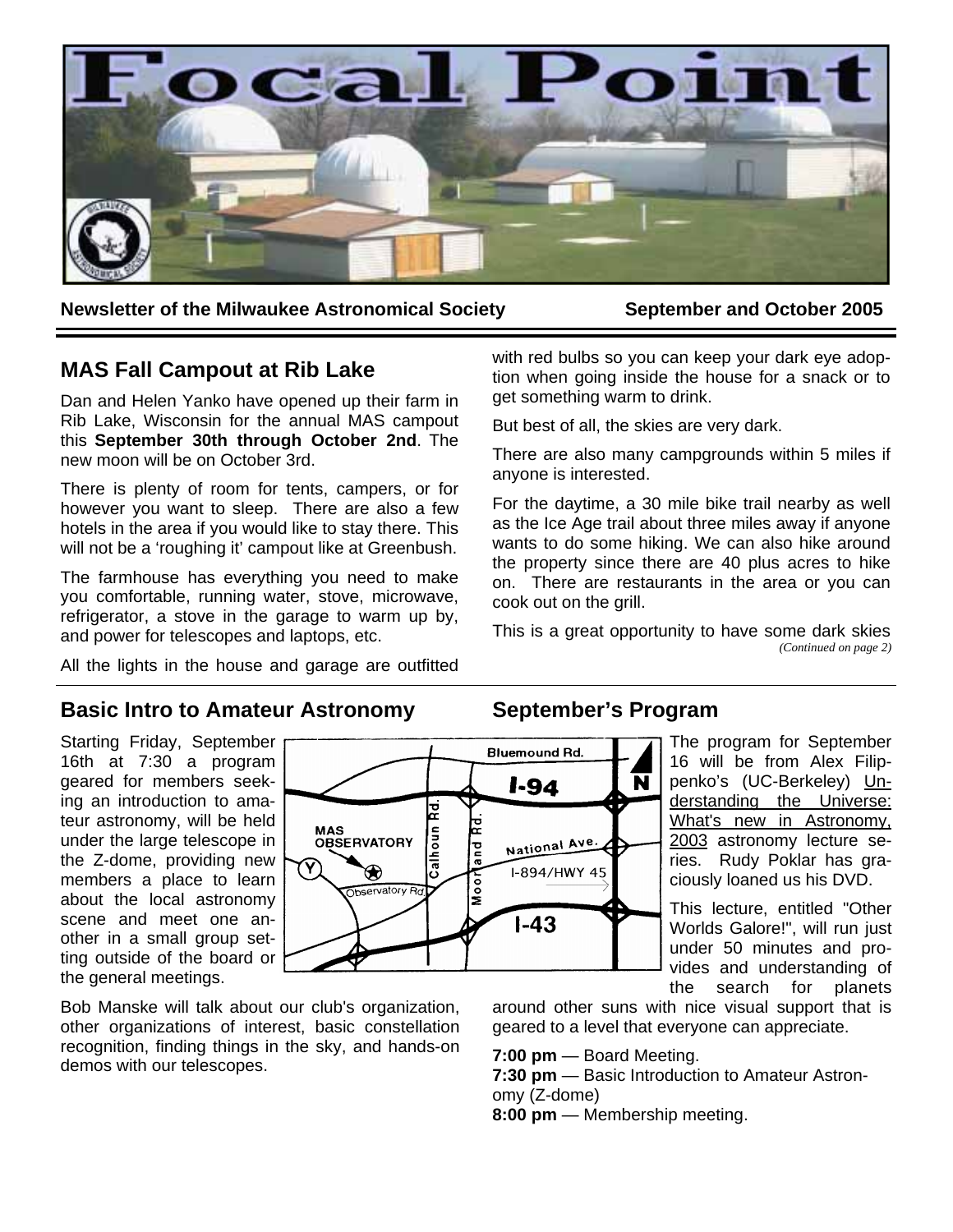#### *MAS Campout (Continued from page 1)*

and have a great weekend of observing. We will be taking the 18" up there for the first time. So mark your calendar and take a drive up there to be with your fellow MAS members. Let's make this a great turnout. Thanks, Helen and Dan, for inviting the club up.

For directions to Dan's, his address and the address and phone numbers of the hotels please send an email to vern.hoag@bradleycorp.com

*Editor— Dan Yanko and Vern Hoag provided input for this article.*

## **Featured Web Links**

Thanks to Dave Weier for this issue's web link. Again you need to have a high-speed connection to the internet to appreciate the spiffy user interface Google has put on the planet Earth in http://earth.google.com. You will need to install the program provided at this site. I have zoomed through the Grand Canyon after tilting the view to give a wonderful sense of depth! The database for some cities have building height info to allow you to zoom around like a helicopter. Included is a database of all sorts that make this a wonderful tool for house searching, and vacation planning. — Editor

# **A few Astronomical Greats of the 20th Century** by Tom Schmidtkunz

I would like to write briefly about a few individuals who made some brilliant astronomical discoveries, often with the help of each other's work.

Most of us know about the importance of Cepheid variables, and how they are used as distance indicators. There is a direct correlation between a Cepheid's intrinsic brightness and it's period. Fainter ones have periods of a few days, brighter ones have periods of several weeks. By looking at the Cepheid's apparent brightness and period, it can be determined how far away it is, in order to be seen at this observed magnitude. Henrietta Leavitt did much work on this subject in 1908, while studying the Magellanic Clouds. This 'allowed' many of the following discoveries to occur.

Fast forward to 1920's. Astronomers debate about what the spiral nebula are. Are they within the Milky Way or not, no one knew. Hubble took Leavitt's work, and applied it to this issue. On October 6, 1923, Hubble took a plate photo of M31 at the 100" reflector at Mount Wilson. Before long, he found a dozen Cepheids. He realized that the only way these stars could be so faint is that they were very far away.

*(Continued on page 3)* 



**Picnic Photomontage** credit Scott Berg

Scott shot 3 images out of the slit of A-Dome (A is for Armfield) with his Nikon Coolpix S1 and stitched them into the image above.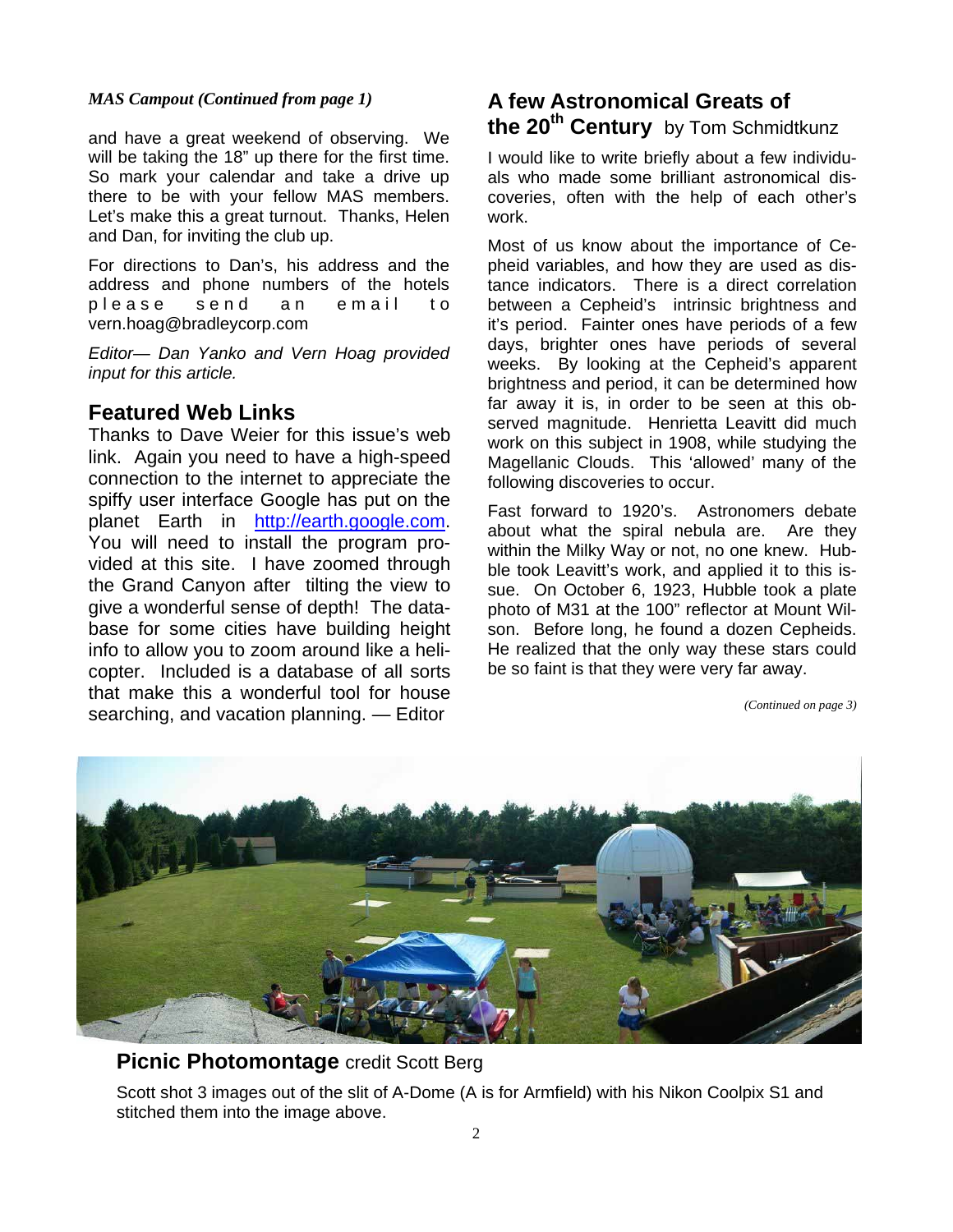### 3 *20th Century (Continued from page 2)*

We now know that M31 is 2.2 million light years away, using Hubble's discoveries.

Hubble was also able to apply the work of Vesto Slipher. By the early 20's, Slipher had taken over 40 spectrographs of galaxies, and by looking at the shift of the spectral lines, realized that these galaxies were receding from us, often at great speeds. At the time astronomers did not know what this meant. After Hubble found Cepheids in other galaxies, it became clear that the shift was evidence of the galaxy's recessional speed. Hubble's Law, relating recessional speed and distance, is one of the great astronomical insights of the  $20<sup>th</sup>$  century, and meant that we are living in an expanding universe. Part of Hubble's genius, was seeing how the work of others could be applied to current issues. That, and his own work, helped him solve some of these mysteries.

When you talk about the early understandings of the form of the Milky Way, you must mention Harlow Shapley. He studied variable stars in globular clusters, in particular, RR Lyrae stars, which have about a ½ day period, and have a luminosity of about 100 suns. Shapley noticed that open clusters were scattered at random throughout the galaxy, but that the globulars where preferentially located in the Sagittarius region of the sky.

By studying about 80 of the globular's RR Lyrae stars, he was able to determine their distance based upon their apparent brightness. This allowed him construct a three dimensional map of these clusters. From that, be was able to deduce that these clusters identified the center of the galaxy, and that the sun was located away from the galactic center. As Copernicus showed that the earth was not the center of the Solar System, so Shapley identified our place in the galaxy. — *Tom Schmidtkunz*

| <b>MAS Membership</b> is open to anyone interested in enrich-<br>I ing their knowledge of Astronomy and related topics. |      |              |      |  |  |
|-------------------------------------------------------------------------------------------------------------------------|------|--------------|------|--|--|
| Yearly Membership Dues:                                                                                                 |      |              |      |  |  |
| Student (under 18) \$13                                                                                                 |      |              |      |  |  |
| Resident                                                                                                                |      | Non-resident |      |  |  |
| Individual                                                                                                              | \$31 | Individual   | \$19 |  |  |
| Family                                                                                                                  | \$37 | Family       | \$23 |  |  |
| l For more information contact :                                                                                        |      |              |      |  |  |
| Carlos Garces, 16430 Melody Drive, New Berlin, WI.                                                                      |      |              |      |  |  |
| 153151. Phone: (262) 786-2623 Email: cgarces@wi.rr.com                                                                  |      |              |      |  |  |

# **For Sale**

Lonnie Cotteleer is in Wisconsin for the summer, and belongs to the Southern Cross Astronomical Society out of Miami, Florida and the Central Florida Astronomical Society out of Orlando, FL.

He has a Celestron Nextstar 8 GPS and a list of accessories for sale including Kendrick dew removers, wheely bars from JMI, a carrying case, an Astrozap Baader solar filter, The Sky6 software, and cables to hook the telescope up to the computer. All are recent purchases, and some items have not even been used. Phone 262-886-3391.



# **Picnic Update**

First of all I would like to thank the 67 members and family that came out to the picnic. Since I have been doing the picnic this is the best ever and was very nice to see. There were newer members and of course the regulars that showed up. I even met someone I have not seen in 7 years on the hill. I hope you all enjoyed yourselves. We lucked out as we were right in between heat waves so the weather was very nice.

We did get some observing in as A-Scope had the solar filter on it and Tim Burrus brought out his hydrogen alpha telescope again this year. Tim's scope was showing a huge solar prominence. Thank you Tim, for bringing it out again this year. For those of you that did not get a chance to look through it, you need to check it out next time.

Even though the night sky gave way to clouds, that did not stop 12 members from talking until 11:00 or so and enjoying a cold beverage or two. It is always nice just to stand around and relax with fellow members.

Again this year we had some very nice door prizes donated by the following companies: JMI, Meade, Orion, Sky & Telescope and Yerkes Observatory. One lucky member won a very nice 2" 36mm eye-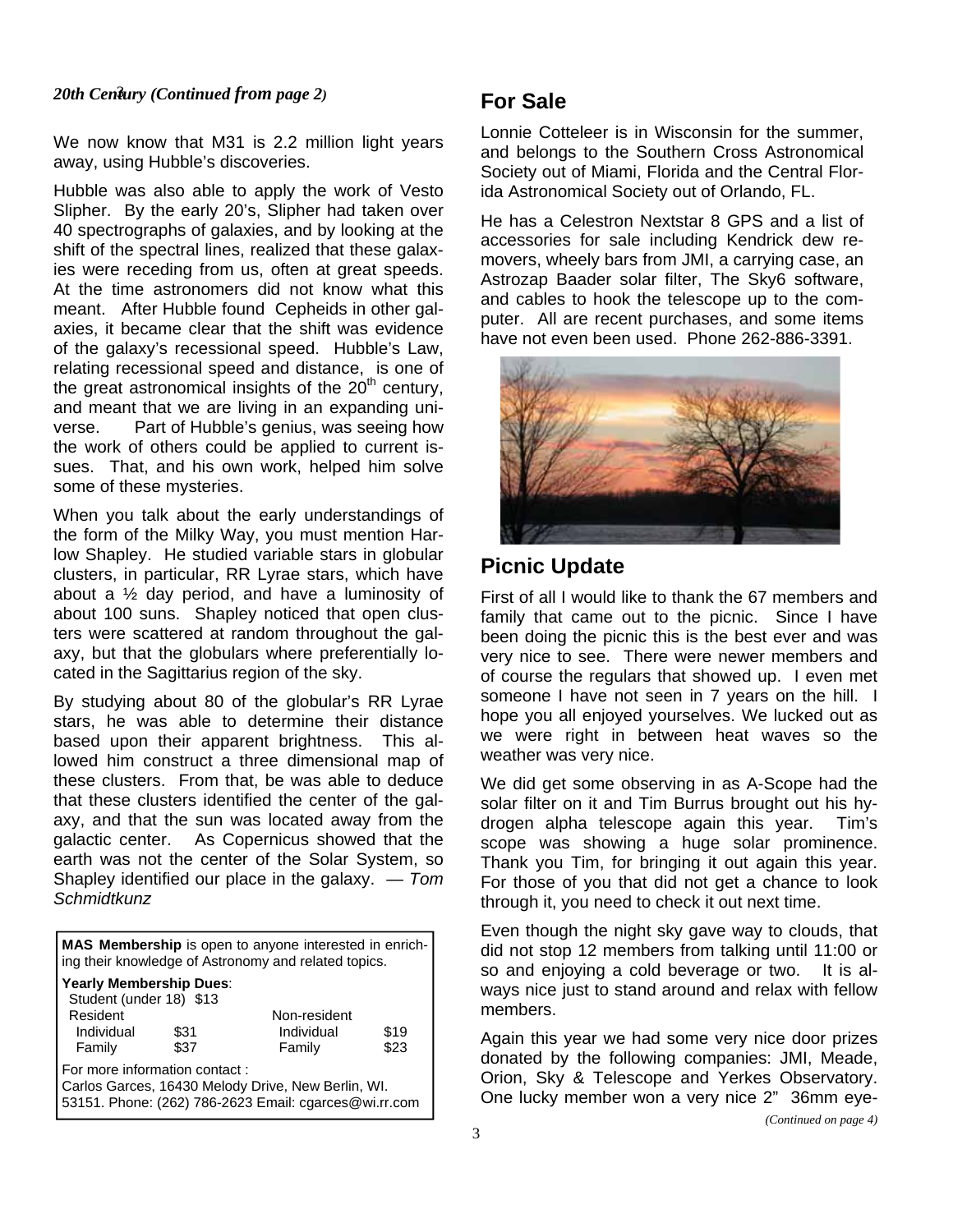## **Clear Skies for R.O.W.D.Y.**

## By Vern Hoag

Three MAS members along with Helen and Dan Yanko and a few of their friends made it up for ROWDY (Rib Lake Observers Weekend @ Dan Yanko's) on August 5-6. When we got there on Friday the sky was clear and the weather very comfortable. After some grilled food we set up the telescopes under the clear blue skies. We were looking at Jupiter very early in the evening. From there on in we were finding objects and it was not even dark yet. When it finally got dark the Milky Way went right down to the horizon in Sagittarius. The northern lights were a faint glow to the north. By 3:00 am everybody packed it in, except for me. I was left out under the clear dark skies with my 2 camera's and the wild animals walking around.

On Saturday night, clear skies again. Lana and Glenn where hunting down all kinds of objects. Dan would verify some of the fainter ones with his 'go to' scope. The views through those two dob's were incredible. On both nights we were treated with at least one bright fireball an hour. Some going all the way across the sky with green trails lasting 20 plus seconds. Glenn and I packed it in some time around 3:30 or so after warming up by the stove fire in the garage.

The annual fall campout is scheduled to be up at Rib Lake this year. If you want dark skies and a great place to stay, the 4-hour drive is well worth it. The 18" will be up there, which should be a real treat.

I would like to thank Helen and Dan Yanko for being such gracious hosts and for opening up their farmhouse to us. It was a great weekend, thank you both.

| <b>Focal Point Publishing Guidelines</b>                                                                                                             | tiı      |
|------------------------------------------------------------------------------------------------------------------------------------------------------|----------|
| The "Focal Point" is published bi-monthly (Jan, March, May, July,<br>Sept, Nov).                                                                     | b<br>tŀ  |
| Articles, Announcements, Graphics, Photos, Swap/Sale Ads etc.<br>should be <b>submitted prior to the first of the month</b> of the pending<br>issue. | fil<br>F |
| Article inputs are strongly recommended via email in a Text or Word<br>compatible format.                                                            | C<br>a   |
|                                                                                                                                                      |          |

Submit Focal Point inputs to: **MASFocalPoint@yahoo.com**

#### *Picnic Update (Continued from page 3)*

piece from Meade. These companies have been very generous and have helped us for many years, please support them when you can.

And of course the following members help out year after year without me even asking. Gerry, Henry, Chris, and Diane thank you all very much. And thank you Rudy for running out to get the extra supplies that were forgotten.

So because of all the members that came out to support the club, I think it was another nice picnic. Again thank you all. I hope you all had a good time. — *Vern Hoag*

# **Deep Impact – OBSERVED**

#### By Gerry Samolyk

On July 4 of this year, a projectile released by the Deep Impact spacecraft collided with comet Tempel I. The comet was visible from the western US at the time of the impact. The effect of the impact was difficult to predict. Some predicted that the comet would brighten by as much as 3 magnitudes, others predicted that nothing would be seen.

Since I was on vacation in Utah at that time, I decided to record a series of CCD images during the impact. My location was the island in the sky district of Canyonlands National Park. The Green River overlook provided an ideal observing site, located about 6000 ft above sea level with clear west horizon. While CCD rig was running, I also observed the comet visually with a second scope.

The visual observations were inconclusive as no significant brightening was noted. The CCD observations were reduced using the photometry rounes of the Mira software. The S/N ratio was poor because of the low elevation (3 to 5 air mass) of ne comet during the observations. A Johnson V ter was used for the observations.

or those of you who are interested in the technical details, the images were shot in the altzimuth mode. The Mira software allows images to be registered using multiple stars to de-rotate the images. Since the comet was moving against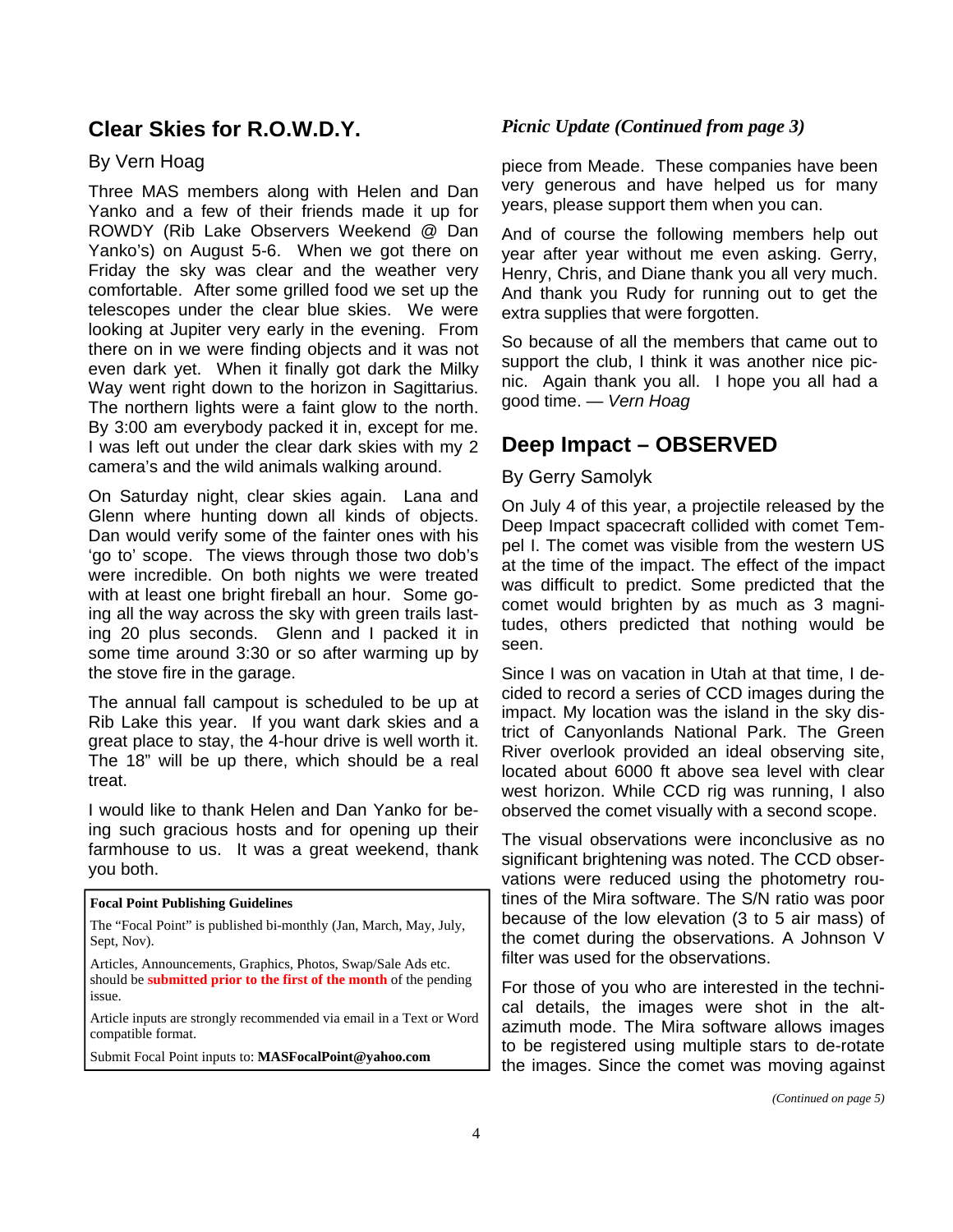#### 5

#### *(Continued from page 4)*

the star field, the images had to be reduced independently. Ensemble photometry using a half dozen comparison stars, chosen from the Guide 8 software, was used.

The lightcurve below shows a rise of about a half of magnitude in the V band, starting at the time of impact. The gap in the lightcurve around 3555.74 JD was due to a passing cloud.

Many of us have seen satellites in orbit around the Earth. A few of us have seen waste dumps from Moon bound Apollo spacecraft. However, at 0.89 AU, this is by far the farthest from Earth I have ever been able to optically detect a manmade object. — *Gerry Samolyk*

*Gerry's feat far exceeds my imaging of what has been tentatively identified as the third stage of the Saturn V that sent Apollo 12 to the moon. The distance at the time was about 2.5 lunar orbit radii. Gerry's feat will be hard to beat. Is any one up for the challenge? — Editor.* 



**Comet Temple I Deep Impact Probe** 04 Jul 2005

## **Editor's Note**

Once again a strong response from the membership has made this a full newsletter. I note however that the submissions come mainly from our board members and wish to reinforce the notion that anybody can submit an article, cartoon, and/ or picture to our club's newsletter. We would certainly love to hear about your experiences either recent or past. The newsletter is a success because of community input. I choose to write as little as possible, and will not hesitate to publish a one page newsletter, but thankfully that option has not yet presented itself.

I especially like to thank Dan Yanko, Vern Hoag , and Bob Manske for information about upcoming club activities, but in no way consider the articles by Tom Schmidtkunz and Gerry Samolyk of lesser importance. Then there is Dave Weier's web-link suggestion and the wonderful picture of the picnic by Scott Berg. I thank all of you.

As always, any blunders are my own and I take full responsibility for having sent them to print.